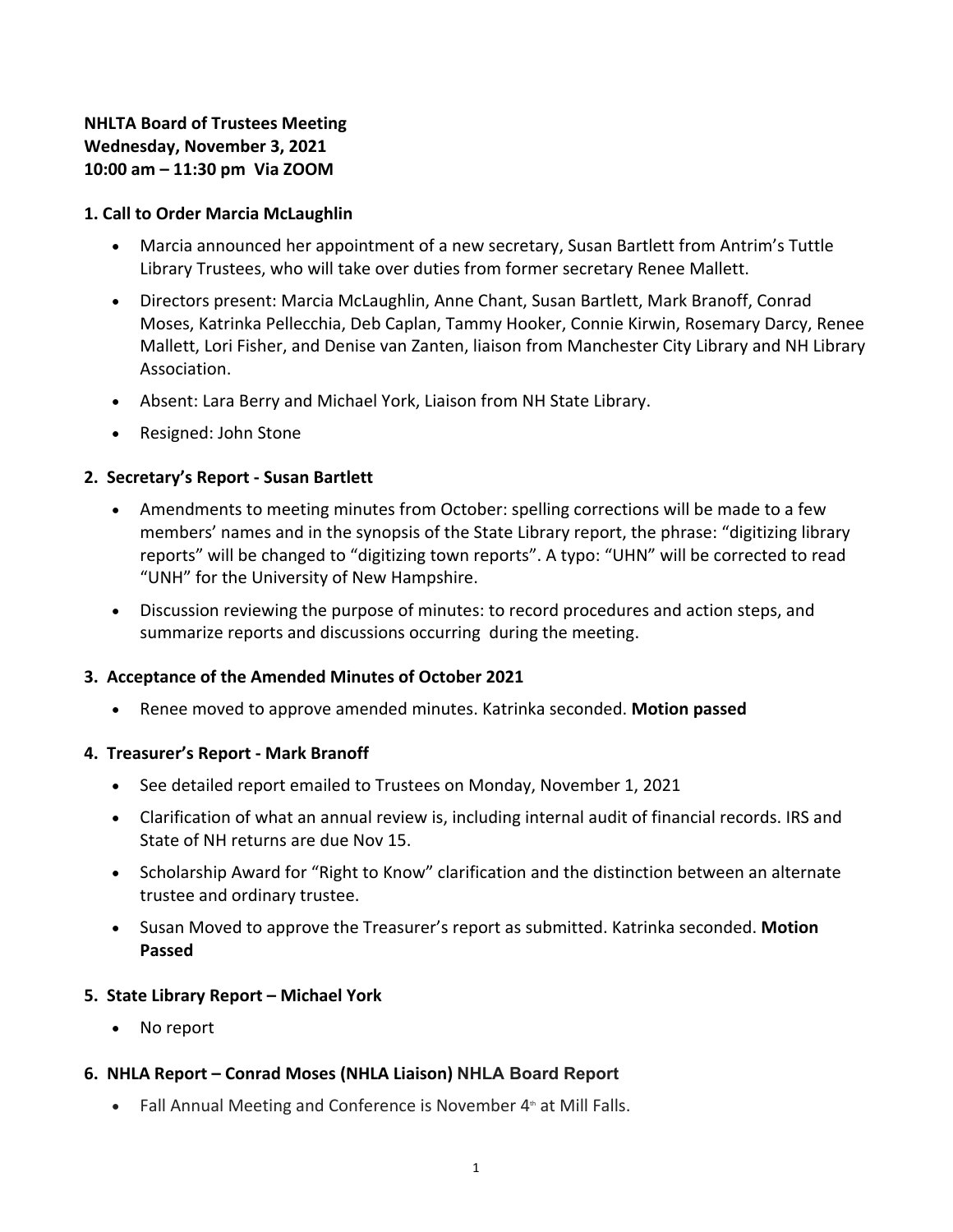- WipFli accountants gave a report on the organization's finances. All is in order and a tax return will be filed.
- As part of the Strategic Planning process surveys will be sent out to members and non-members.
- The NHLA website is still in the process of being "repaired".
- The December meeting is a transitional meeting where new chairs and officers start preparing for the new year.
- Lori reported that there were 43 Second Round ARPA grant applications received. They are being reviewed by the committee with notifications planned for around December 1, 2021.

# **7. Committee Reports:**

## **Education and annual conference: Deb Caplan and Rosemary Darcy**

- Roundtable update: 73 signed up to attend; reminder will be sent out by Ashley
- Discussion regarding ways to launch a discussion and how to generate questions from the group during a video conference. Ideas included using the "Chat" tab. Rosemary also observed that many trustees and directors would like to have a better understanding of who is responsible for the many areas in library stewardship. Another possible question is the role of libraries in a community's human resource network.

Annual Conference - Rosemary and Deb are working on a list of 15 topics for the May conference with 3 blocks of conference topics for breakout sessions and 3 topics for new trustees. The committee will need input from the board to help hone the topic, or find a speaker.

- Internship update: thus far, there has been no interest or response. Another possibility is to reach out to library directors, to see if they have members on staff who might be interested in working as the intern.
- The committee will send an updated list of topics to the board for comment, and are asking the Trustees to think of a theme that can be weaved into the concurrent sessions: what would be meaningful, what would be attractive, what's on people's minds
- Lori: reminded Trustees about using Zoom features to enhance meeting participation, including raising virtual hands and using chat. She also mentioned that Primex will do a 3-part series topic will be reviewing and revising personnel policy.

## **Communication – Winter Newsletter deadline – Katrinka**

- WInter newsletter, December , all news in and articles need to be in by first week of December
- Lori Fisher will report on ARPA subgrants awardees and United for Libraries

## **Legislative - Marcia**

- Tom Ladd 2022 legislative service request precursor to bill that will go to house or senate LSR - relative to public libraries requiring background checks for any new staff and volunteers.
- Denise Manchester does background checks on volunteers and staff